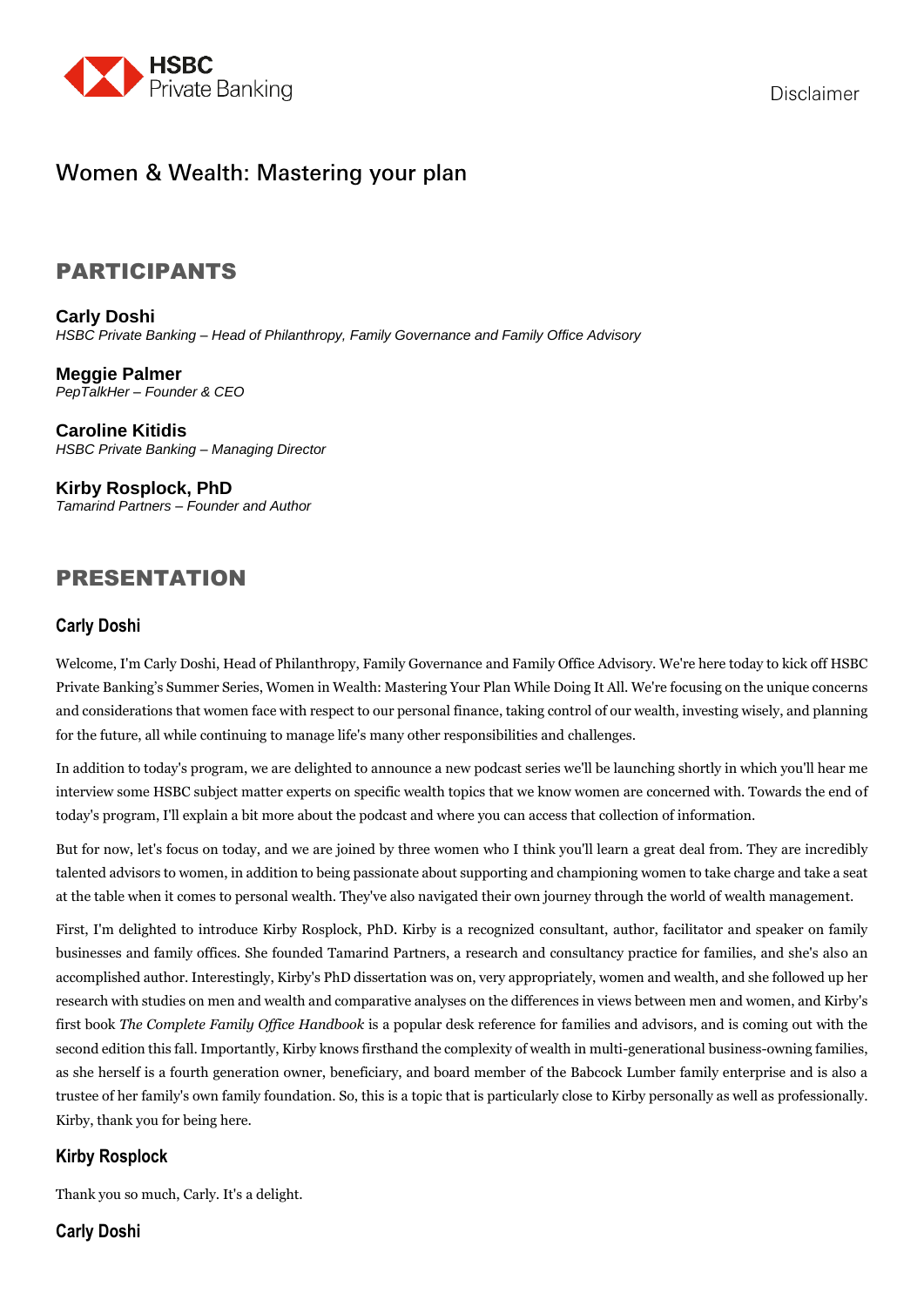Next, I'm thrilled to introduce to you Meggie Palmer. Meggie is the founder of PepTalkHer, an initiative with the mission of closing the gender pay gap in global companies. Meggie and her team run corporate programming for major companies and brands on diversity, championing women in global business on the frontline, and she consults with companies to retain high potential women. Meggie additionally runs programs around confidence, negotiation, and fostering an inclusive workplace, and Meggie is also a lecturer at Columbia University in Barnard College. In her former life, Meggie was an award winning journalist. She spent 15 years as a journalist and foreign correspondent working for BBC World, CNBC, Channel 7, and Vogue. Meggie, thank you for joining us.

#### **Meggie Palmer**

It's a pleasure. Thank you so much for having me.

## **Carly Doshi**

And finally, rounding out our panel today is Caroline Kitidis, HSBC Private Banking's own Head of Ultra High Net Worth Strategy. Caroline is responsible for the delivery of the bank's ultra high net worth strategy and delivery, including investment proposition, coverage approach, and client experience. Prior to joining HSBC, Caroline held senior roles at Deutsche Bank and Goldman Sachs, both in their securities and wealth management divisions. Caroline lives in London with her husband and daughter and she's actively involved in charity work, with a particular affinity for education involving children in South Africa. While Caroline herself hails from Boston, her father is from Greece and her husband was born in South Africa, so her own family is truly global. And Caroline, it sounds like you embody HSBC's global outlook when it comes to working with families and we're glad that you're here with us today.

## **Caroline Kitidis**

Thank you so much for having me.

## **Carly Doshi**

Now, to kick this off. As we prepared for the session, we talked a bit about your respective personal stories, and being that I myself subscribe to the notion that any wealth management plan begins with yourself and an assessment of your own personal beliefs and values, I'd like to start there if we can. Kirby, to kick it off, you have an interesting story, both as an inheritor and a participant in a large business-owning family, and now also as an advisor to families, and how would you say that you've seen both impact relationships within a family, either within your own or with the families that you advise?

## **Kirby Rosplock**

There's no doubt that you cannot uncouple the two, so families who are enterprising or have substantial liquid wealth, including my own, it's very hard to parse the hats that everybody wears with respect to how the family wealth is perceived, how that may galvanize relationships, positive or negative, and how it impacts over generations. So, in my family, the culture was very patriarchal, and it was very common that the men were more looked upon than the women to step up and take a role actively in the business. In fact, I think it was 117 years before the first woman, which is me and my aunt, were actually allowed to be on the board of directors of our family business, and even then, it was like, eh, I guess so. So, I do think that not all families necessarily see and welcome the diversity, although there's a lot of change happening as we've seen in the last decade or so, with more women. In fact, a lot of the research I've conducted has shown that parents look equally upon their daughters and sons and want to give equally to both of those demographics. So, in our family, we always joke that they're lumberjacks, not lumberjills, and that's pretty common for a lot of families who've got businesses that are very male dominated, but now women are breaking casts and taking down the glass ceiling. The first pilot, fighter pilot, black American female fighter pilot, there's all kinds of things are historically shifting right now.

## **Carly Doshi**

Yes, that's right, and it's absolutely true that things are changing, and Meggie, you also have an interesting background. Speaking of change, your successful journalism career to now being a vocal advocate for closing the gender pay gap, so what inspired you to start PepTalkHer?

## **Meggie Palmer**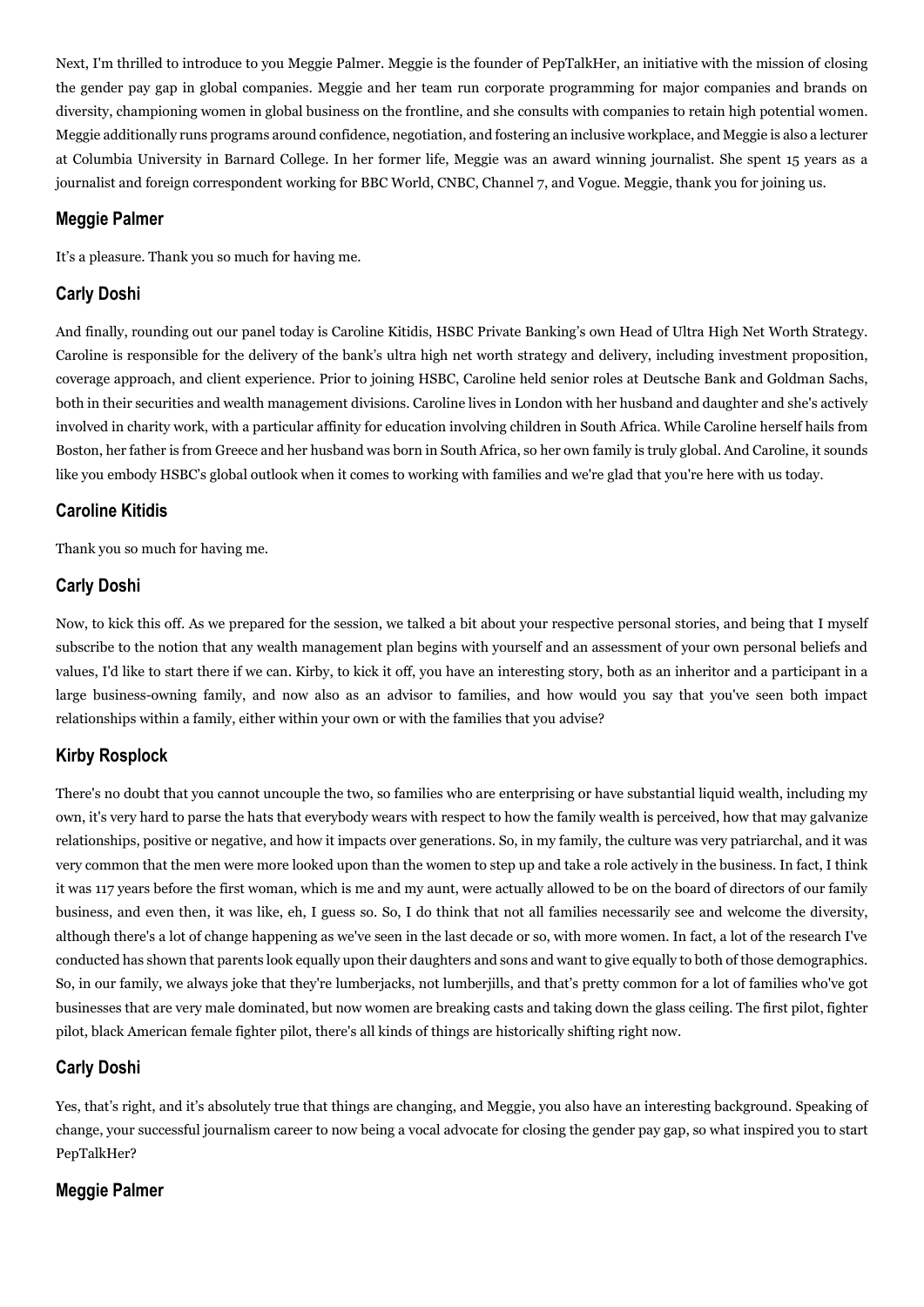Yes, for me, I did start my career in journalism, and it was when I was a journalist, actually, at one point, I must have been maybe 23, 24, and I realized I had this realization that a man is not a plan and I can't actually believe that I ever thought that but maybe it was just the subconscious signals that I had, and it's not that I was expecting someone to look after me, but I had this realization; I was like, I'm not getting any younger, I need to take control of my wealth, and so – not that I had much as a journalist, so I had to teach myself about investing, and so I started very basic, ETFs, managed funds, that kind of stuff and got really interested in something as simple as compound interest, which again, we were taught in school, but never the practicalities of that and how actually such a basic concept, as you all know, can literally change your life and your wealth. So, that was kind of, I guess, my foray into the idea of creating my own wealth, but then I had an experience in one of the networks I worked for, where my paying conditions as a foreign correspondent were quite different to that of some of my male colleagues, and when I found out I asked the question, and I was told, well, maybe you can quit, or you can take us to court. And so I was kind of like, what, I guess it felt like the blinkers had been taken off, and to be fair, a white middle class woman, I hadn't really experienced a lot of discrimination, so very fortunate that it didn't happen to me until a lot later in life, but I realized then that if this was happening to me, someone who was relatively confident and resourceful, it must be happening to a lot of other people, and so that's where my journey really began, and talking to a lot of people, and helping people negotiate and advocate for themselves. That was five years ago, I guess, and now, we launched an app, a free app last year at an event with Vogue, Apple featured us globally, and it's just grown from there, which has been wonderful to see the impact. Yes.

#### **Carly Doshi**

Yes, that's amazing. Caroline, bring you into this conversation. What can you tell us about your money story, and how would you say your views on wealth have been shaped?

#### **Caroline Kitidis**

It's funny listening to your different perspectives. I guess my money story, and I guess how I developed it, was a mantra from my family, and it was always save, save, and save, and then plan, plan, and plan, and I think it probably stems back from a child where my father moved over from Greece in the 70s, my extended family moved over from Greece in the early 1900s, and I think the wealth changed. They went from having a lot of wealth and then war broke out, and you have little wealth, and then you had to create your wealth again, and so the wealth story, really, shifted up and down over the years, and so I think that mantra always stuck with me. Now going through one's teenage years, no one really saves and all you want to do is spend, and then you've got to develop into your adult years, and I think, as I did that, and I really was very keen on finance and the stock market and how companies were built and worked, and so then that led me to Wall Street and starting my early career at Goldman Sachs. But I think throughout that early years, and even early in my career, it stuck with me, and funnily enough, when I joined Goldman Sachs, it was really during that internet boom in the late 90s, which then very quickly went bust, and so during that time, when I was there, we had helped a lot of internet entrepreneurs hedge their risk and companies because their wealth was really on paper. They were multi-multi-millionaires and billionaires, but really on paper, and the smart ones thought ahead and did hedge. A lot of people didn't, the wealth didn't survive that. So, again, it reinforced my save, save, save, and plan mentality, and so I think that shaped, I guess, my mantra and how we think about clients and investing.

#### **Carly Doshi**

And let me follow up with you. As an executive in financial services, you obviously work with wealthy families every day, how did you come to be passionate on the topic of advising women specifically?

#### **Caroline Kitidis**

Well, it's a very natural thing to say. I am a woman, so maybe I feel as though I'm passionate towards other women, and I think… and I'm the type of woman that really tries… I'm a sensitive woman, I would say, but I really enjoy speaking to people and understanding their stories and really trying to figure out their goals and plans and ideas, and so I think when working with women, two things that really struck me was, one, it is very personal, and not that our wealth isn't personal in general, because of course it is, it's ours, and it's personal, but I felt as though there was a very personal element in how women felt about their investing for their families, longterm, and really building that long-term plan. And then, two, I always felt as though women invest with purpose, and if we look at… I mean, we obviously have the experts here, but many studies show socially responsible investing is really important to women. If you ask a broad population of high net worth and ultra high net worth women, half of them will tell you that it's key to part of their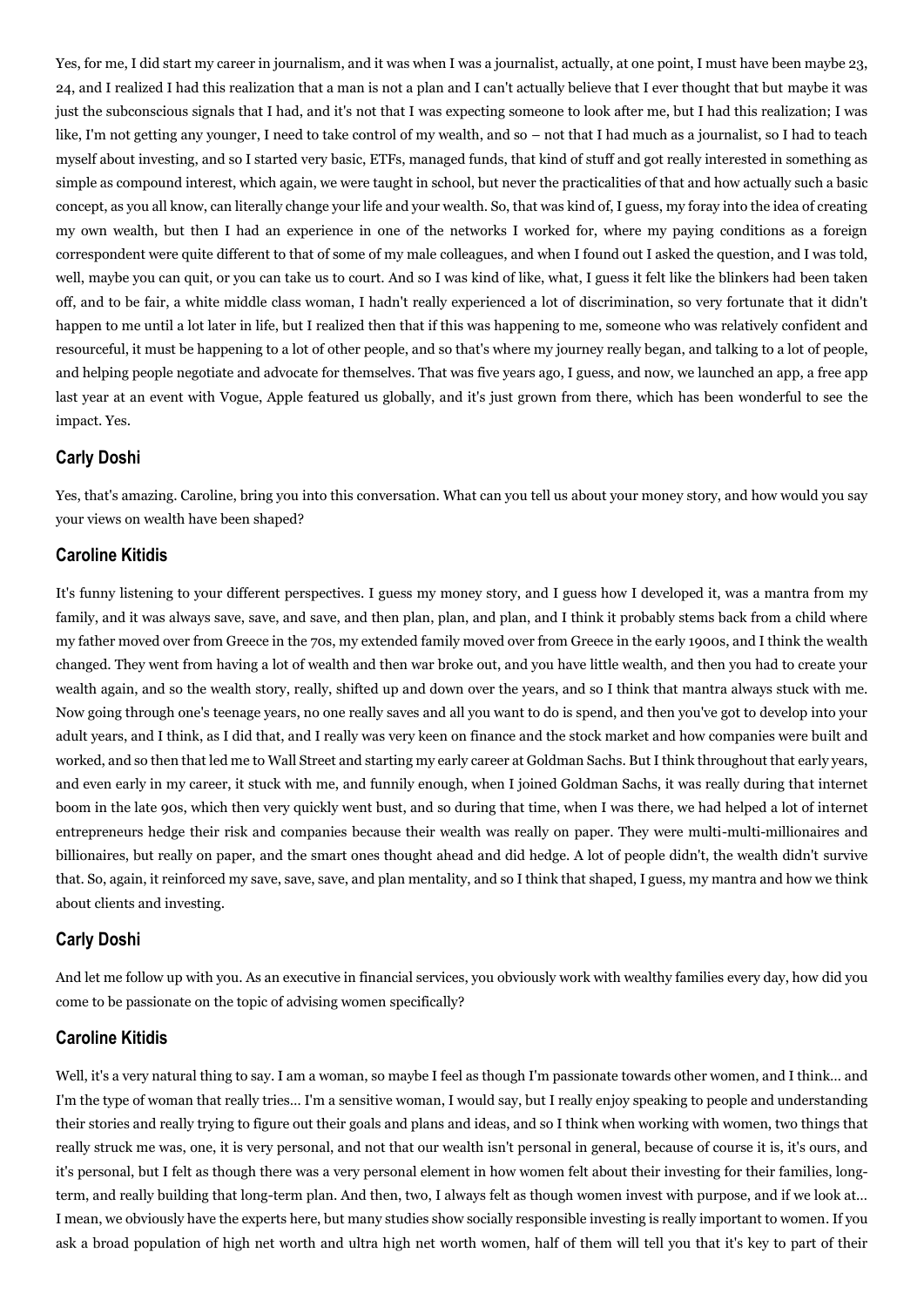investment strategy, and that's different for men. Men, I think it's about 20 to 23%. So, I think that for me was really powerful and something that I felt really connected with me.

## **Carly Doshi**

Yes. Kirby, speaking of research, you've studied the history of wealth transfer and how family wealth was traditionally passed down, and the fact that women were largely left out. Can you tell us a bit more about that and about your research and the findings that you've come across?

## **Kirby Rosplock**

Sure. I mean, it's really fascinating because we live in this day and age where when you're born a woman today, you think, of course I can do everything a man can do and you can, but we are very much hardwired back to our ancestral roots and our great grandmother's and our great, great grandmother's, and it was very different. So, let's just close your eyes a minute, and if we were to go back in time, and imagine we were coming to the United States, and we were on the arm of a gentleman walking off a ship for the first time, you were only actually able to own what was on your physical person, OK? So, that's why so many women had beautiful things embedded into their downs, why they had beautiful handbags, and adornments for hats and jewelry and everything else, because actually women per marriage law didn't have the right to own property, so you couldn't actually go buy a house or a piece of land. That was up to your husband today to do, so there were all these things embedded in marriage law that actually made you kind of like a second class citizen in the ownership realm. The ability to just transact business, you couldn't even own a business. So, then you go back even further, and you go back to the time of trust laws, so we think about a lot of wealth is actually held in trust, so if you're a beneficiary, technically you are not the owner. So, that whole trust is a contract for somebody else. The trustee has legal ownership and authority over that trust, and you, the beneficiary, it's for your benefit, but there's a whole bunch of laws and rules in that trust document that say how that asset or that trust can be used for your benefit. So, go back and think about that.

The trust law was actually created back to the time of the Crusades, and we start to find out that when the man left to go fight the Crusades, who was left behind? It was the women and children, so they actually made a contract with usually clergy or other people that were left behind saying, will you oversee these assets that are for my wife and children while I'm gone fighting the war, and so now you start to see we've been disintermediated and actually not party to the conversation about owning assets for a long, long time. Property law, trust law, marriage law, and it's only the women's suffrage movement and subsequent periods that things have started to really shift and change. And I shared a picture with you, Carly, right before this webinar where my great grandmother was part of the Daughters of the Revolution and the women's suffrage movement, and really, those were the first roots of we want autonomy, we want to be able to make decisions, vote. How crazy that women couldn't vote? So, I think the conversation about wealth and ownership is so much deeper than just the surface of what we live today, and it's really borne on the backs of the past, and that's a real great indicator to the experience that we share today.

## **Carly Doshi**

Yes, it's fascinating, and I am grateful to you for having done the research and for sharing it because I think it is extremely important that we're aware of this history. It really does put things in context.

Now, Meggie, I think that this dovetails nicely into your work with PepTalkHer. If our history is that women haven't had a seat at the table for conversations about money and wealth, what can we do now to change this paradigm?

## **Meggie Palmer**

Yes, it's so interesting hearing what Kirby was saying there about how… the way we behave today's steeped in literally centuries ago, and also, Caroline, the point that you made earlier about how women as investors are so much likely to want to invest in social impact and ventures that are going to go on and do good, as well as return a high return on investment, which obviously we're all looking for in this capitalist world that we all live in. But yes, so Carly, when we think about the gender pay gap, so we know on average it sits at around 20%. That's the gap in earnings that women earn on average compared to men. There's a lot of different factors that go into that and one of them is that women are more likely to choose lower paying careers, so we know that there are more women in caring roles like childcare and aged care, than say rocket science for example, so there's a delta there. We know that women typically take more time out of the workforce due to caring responsibilities, whether that's having children, caring for elderly relatives and things like that, but then there is another component of the gap that they can't work out, and that the part of the gap that they put down to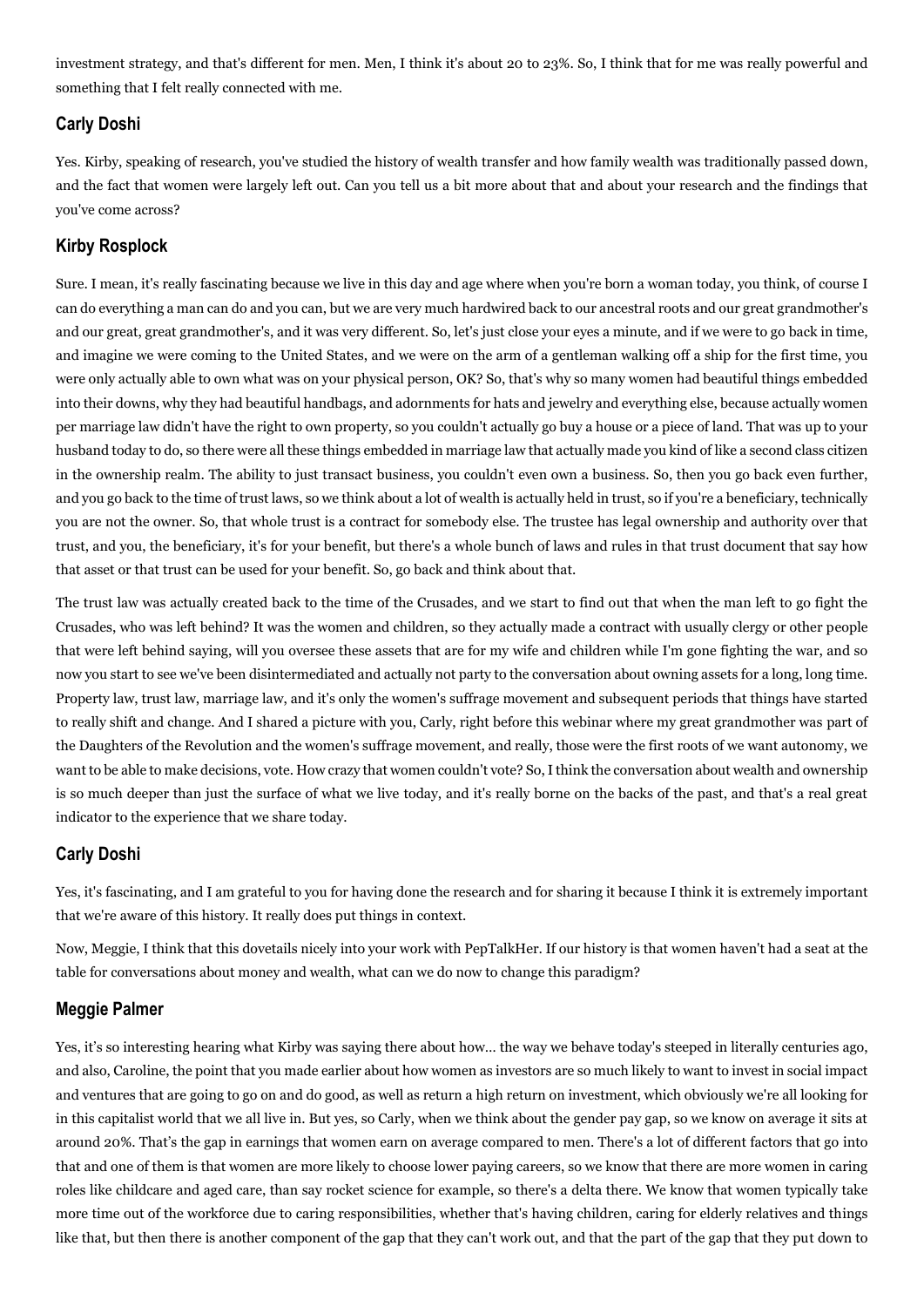unconscious bias and discrimination, and that's really the piece that I'm interested in shifting. And to Kirby's point, we can't shift that overnight, because we are products of history and the way that we've been raised. My mother's a teacher, and I love the story she tells that in the playground, there's all these kids in the playground, and there's kids on the monkey bars, and a little boy in shorts hangs upside down on the monkey bars and has a great time, and the little girl who might be wearing a dress or a skirt hangs upside down the monkey bars, and a teacher or a parent goes over and says, darling, don't hang upside down, we can see your undies. Just pop down and have a little run around. It's not a big deal. It's not a big deal at all, but you can see how these small signals that we're given throughout our lives add up to the way that we perceive ourselves, the way we perceive our values, and certainly the way we perceive others, and that's just one anecdote.

But I think it's interesting when we think about the way that we raise girls and boys, the way we treat each other and that's why I think conversations like this are so important, to start to have this discussion about how can we, in our own personal lives, help move the needle and that's what we're trying to do a PepTalkHer is that grassroots level, shift the dial really using the nudge theory of psychology, which says that if we can make small incremental behavior changes, not a big deal, just a little bit, a little bit every day, if we can do that over the long term we actually see a really big impact. So, that's what we do in companies, but also at that individual level through the app as well.

## **Carly Doshi**

That's great. Caroline, I'm interested in your opinion on this. Why do you think that family wealth management continues to be dominantly the arena of men? I mean, is it that women aren't leaning into the conversation and taking time to learn about managing their wealth, or do you think that the industry is just not receptive to meeting the needs of women?

## **Caroline Kitidis**

It's interesting. Look, it's funny. Meggie, as you were talking, I was thinking to myself, oh, goodness, do I do this unconscious bias things with my own daughters, I've got to be sensitive to that? But, look, I think it's a very good question. I don't think it's necessarily the industry is doing something different, but to be fair, I do think, and this is kind of to what Kirby and Meggie said, there is an unconscious bias. I think that is just predicated in the investing world, that men make the investment decisions, a man is running the household, a man is the breadwinner. I mean, I think these are just historic underlying theories that in some cases might still exist, but if you look at the breadwinners today, 41% of households, the woman is the breadwinner. 41%. That's pretty high, and it's creeping higher. So, nearly half of all household income is being driven by women, and so if we're not focused, we should focus. I think there's that underlying piece.

I think also… so there's an unconscious bias element, but I think there's a couple of other points. I think generally what I've seen, and Accenture did a study, I think, back in 2017, and they looked at various components of women and men and investing styles etc., and women are less confident when it comes to investing than men, and women feel less educated on the topic when it comes to investing than men, and so if you feel less confident because you just don't have the education and information on the topic, then naturally you will steer away from that and you will let someone else do it if someone else is taking the lead. So, it's understandable, but that doesn't mean that longer-term it's something that we continue to do.

And then there's a time element. At the end of the day, we just do a lot, let's be honest. We're directing almost 50% of household income in many cases, we have families, we have outside interests, we're really the COOs of our homes and our lives. We're the Chief Operating Officer. Things break down if we're not managing them, and we get things done and we execute, whether that's in our professional life or our personal life. So, to juggle all of these bits and pieces, it's complicated, and so we don't have time, and I think we also need to make the time.

So, the recommendation would be that there's lots of ways that we can educate ourselves, and whether it's podcasts or books or friends or what have you, or using your financial advisor to do that, because they can spend the time and there are ways to do that with a firm, but I think we need to speak up and lean in and ask for a seat at the table.

## **Carly Doshi**

That's great and, Meggie, I want to turn to you because Caroline mentioned confidence and I know that you do a lot of work – you talk about being a "confidence creator", I love that phrase. What do you think? How does confidence play a role here and what are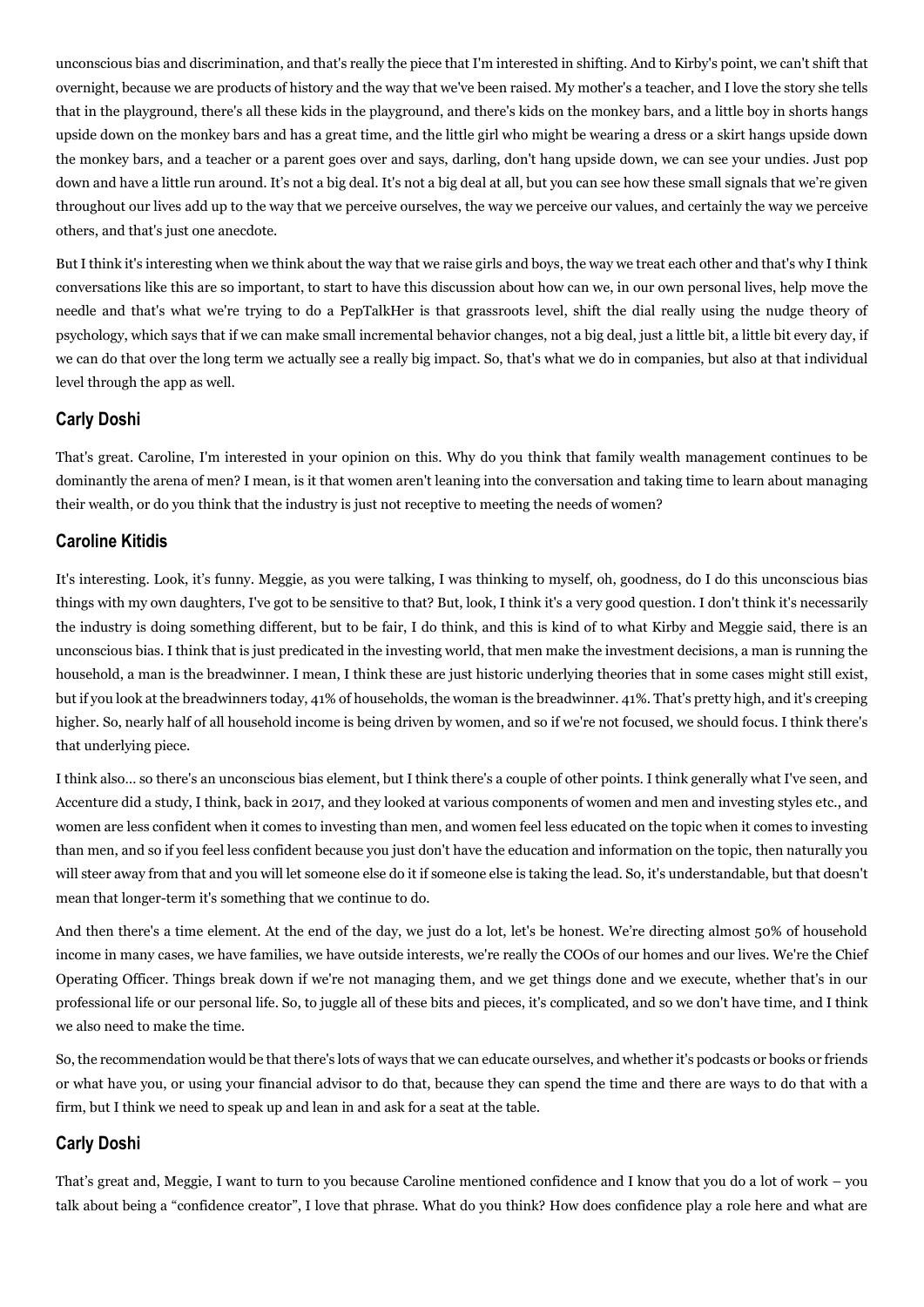your recommendations for those who may not feel as confident diving into personal financial discussions or making investment decisions?

#### **Meggie Palmer**

Totally, and I think confidence is such a big part of so much of this discussion. When we talk about wealth, when we talk about the ability to feel comfortable, to first of all go and see a financial advisor or a planner. A lot of people feel so embarrassed particularly if they have a lot of wealth, they think, I don't want to… it's terrible, I've got seven figures in the bank, but I don't know what to do with it, I must be a failure. Actually, I actually think that the education system fails us. I would love to see personal finance and being the CFO of your life as a subject from primary school, because I think if we learnt that at a young age, we would have so much more confidence.

I just reflect on myself as a 24-year-old journalist Googling, "Where do I invest?" and ringing some of my guy mates from college and being, 'hey, Tristan, I know you invest and you're always in the dungeon doing share trading at college, teach me', because I didn't know. I never had those conversations with my father, bless him. They taught me to save, similar to you Caroline, save, save, save, even from when I started at Burger King, but I didn't know what to do and we know that men are more likely – this is a stereotype – but on the golf course to talk about shares and investments and angel investing. Whereas, women, we are not again socialized, necessarily, to have those conversations.

For me, when I think about confidence when it comes to financial freedom and investing, I think it has to start with a conversation, and something that we've started – I live in New York City – and one of the things that we've started doing is having these money circles once a month where there's 10 or 15 women, it's different every month, and we have wine and cheese, which is always a good idea, and we talk and we ask questions about money. We always have an expert that comes in, because I think if we can break down those barriers, some of the women that come are very wealthy and a lot of them have no money to invest. I think, actually, all of us here today who know something have a responsibility to pay that forward, to be a shoulder or a person who your friends can call and ask for advice to refer friends to other people that we trust who can give honest impartial advice on investing. Because the knowledge brings confidence, and we know that this concept of imposter syndrome where you feel like you're out of your depth or you feel like you don't belong, we know that that impacts women to a large extent, and particularly when it comes to wealth management.

For me, it's about starting a conversation and parting our knowledge and our contacts forward, so we can support the next generation of women to make a lot of money, because we know when woman make money, they do awesome things with it.

## **Carly Doshi**

I absolutely agree and I think that that's absolutely fantastic and it's absolutely right. To the audience, if you do have any questions for the panelists, you can type them into the chat box and we will make sure that we address them.

Kirby, we hear a lot about this generational wealth transfer. Caroline just referenced it in the US. We talk about baby boomer generation, ageing, and beginning to pass on their wealth, and we know that those studies that say that women will be controlling over half of the wealth in the US, maybe even as much as two-thirds in less than two decades potentially. Those are some exciting statistics. What would you say excites you about the proposition of more and more women controlling the world's wealth?

## **Kirby Rosplock**

It's really exciting, but I have to tell you it's just our DNA. We have a little bit better than our male compatriots, so we live, on average, about seven to eight years longer, so really what's happening when you see those wealth transfer numbers is that, sadly, a lot of the spouses (male spouses) die before – the widowed wife is left behind and it's at that transition that we're in this new paradigm, which is, 'oh my gosh, I now really leave the final imprint of our generation before it transfers maybe to kids or charity or some other heir'.

What's happened, which is really fascinating is at that point, there's a sea change oftentimes for women… I ran a focus group one time and it was fascinating to have a mixture of widows, women on their second or third marriage and a lot of single women as well, never married and wealth creators in their own right, and so the idea of the opportunity is sometimes that they don't feel necessarily like they have a real seat at the table. In other cases, they have a seat at the table and here's the honest truth, from my own research and other research, women just, generally, oftentimes are not as actively interested in the topic of investing all the time, and that's OK. It's OK that you're not the operator and doer, and I want to give permission to anyone listening on the line today to say if you are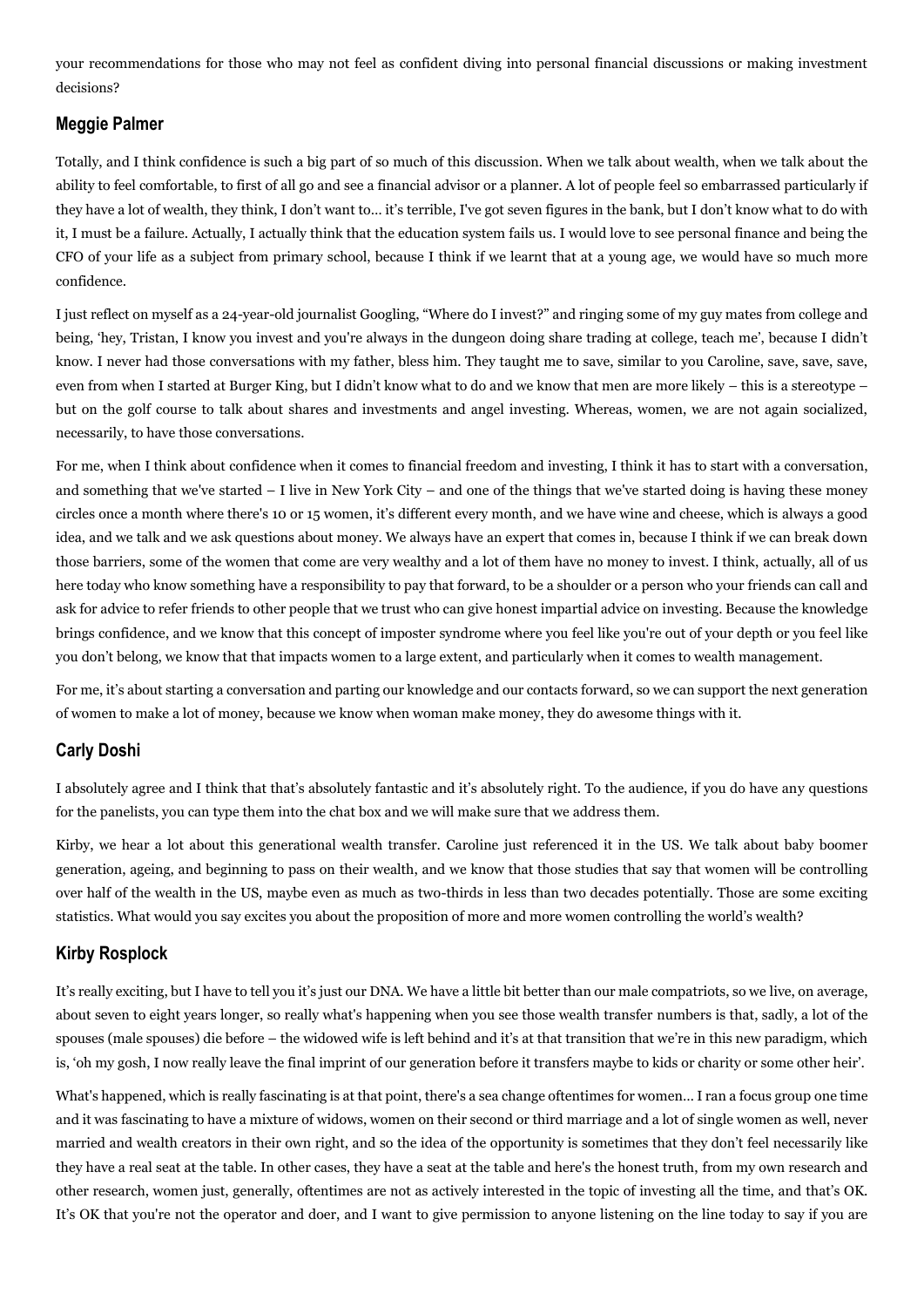not… I had one client who literally took the securities exam in Canada because she didn't feel proficient enough for their family office. I said, 'well, most women do not go to that level to get their securities licenses'.

I guess what I'm trying to say is you need to know what your role is and how you can be most effective and feel most comfortable and competent so that you're getting what you need and that you know your investments are safe, your estate planning is complete, you've dialed down any risk by maybe your insurance and other products, and that you really understand what your lifestyle – how much do you spend? What's your burn rate? Is it too much? Could you afford more? Do you want to save more or give more? Those are all important considerations that, I think, a lot of women don't feel like until they're left literally holding the bag. I'm saying don't do it, don't wait so long, get involved now.

The other mistake I see oftentimes is that parents wait too long to start to communicate their intentions about their wealth transfer intentions and that actually gives a false sense of, either, security like, 'oh, I'm going to get a lot', or 'gosh, I don't even have any idea what I should expect or if anything'. I'm a big believer that women can take small steps like Meggie and Caroline have shared, but they can also think bigger and think today and make it real.

## **Carly Doshi**

I love that. You mentioned two things that are very close to my heart. You mentioned roles, which I frequently talk about, organization and organizing your wealth as a family, and you also talked about communication cross generations and within families, which I think is also absolutely critical to this.

We do have a question from the audience that I want to pose. Actually, Kirby, I might start with you because I think that you were touching on this. The question is, "What advice would you give young women out there or your younger self – I like that – based upon your experience?"

#### **Kirby Rosplock**

I will start with my younger self, because I was so inspired recently by John Lewis' letter to his younger self, which I can never epically compare, but to my younger self, I would say, give yourself a little bit more credit and know that because you have questions doesn't mean you're ignorant or you're not competent. In fact, questions mean inquiry, inquiry means discovery, and that's where knowledge is born. For all the people on the call, I would really encourage those younger women to tap into resources, connect with a success group, a peer group, and they may not be mentors, they might just be women you think are awesome that are a few years ahead of you that have inspired your path. I would really say to my younger self that you have every ability to achieve your goals as long as you decide to invest in yourself and in the time it takes to be competent and confident. So, those would be some of my takeaways.

#### **Carly Doshi**

Absolutely, I think that's lovely and so beautifully put. Meggie or Caroline, do you want to answer that question also?

#### **Caroline Kitidis**

I would obviously reiterate what Kirby said. I think to my younger self, one of the things that I would just recommend is just to start early and the earlier you start with your investments and your plan or saving or whatever it is, the better. Because when you compound returns, you take \$100 and you make it \$110, and you grow \$110 into \$121. As 10% returns increase and increase, you're building upon and building upon and building upon, so I would say just start early, whatever amount, whether it's \$100 or a million dollars, the point is to really start early. And to write down your plan and hold yourself accountable to your plan, because many times we might have something in our head and we will get to it later, it may be this or maybe that or I don't have time, but at the end of the day, the only person you have to blame for not achieving what you want to achieve is yourself, because you're the owner and you're the creator of your destiny.

Growing up in my early days of investing, that was really some of the key things that I learned is if you want something, it's you that has to change that and go and get it. I would just say have the confidence and ask lots of questions. No question is a dumb question. I asked 100 questions today, I'm always asking questions. I might preface it sometimes with saying, 'this might be a stupid question, but I will ask it anyway', because I don't know and inevitably – and this is one of the things I always remember from my training at Goldman is that they always taught us there's always someone in a room that also doesn't know the answer to something, they're just afraid to ask the question, so just ask the question.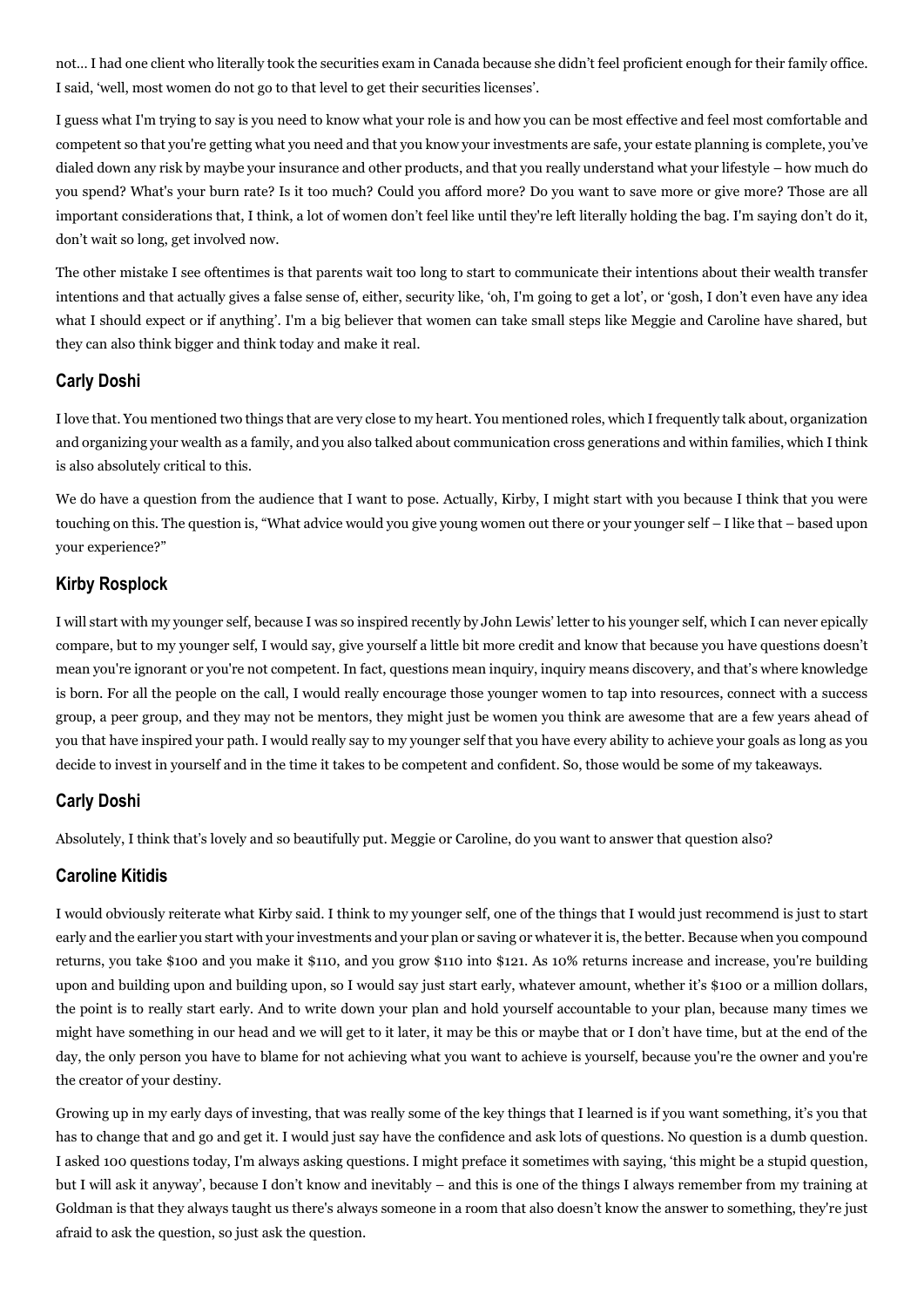## **Carly Doshi**

Meggie, what about you? I mean, you obviously have a lot to say on this topic given your own personal journey of exploring and becoming passionate about personal finance.

## **Meggie Palmer**

I would echo what Caroline said, it's so boring, but it's true, start early. I wish I had started investing when I was at Burger King earning, I don't know, \$7 an hour or something terrible. I wish I had started then. But the next best time to start is now. I didn't do it when I was 15, could absolutely start doing it today or tomorrow.

I think just echoing something that Kirby said earlier as well, you don't have to physically do the investing yourself, there is nothing wrong with outsourcing that. I think it's all about what are you really, really good at and maybe you run an amazing business and you're really good at that. Maybe you have a couple of children and you're a really good parent and you love doing that and you want to focus on that. That is fine. There is nothing wrong with outsourcing. I think do that. Get a team around you who are better at investing than you or who have more knowledge than you on tax.

I've had three or four accountants since I migrated to the United States, and I outsource, but at the same time I'm also educated, so I know to ask the questions, so I think it's a bit of a balance. I'm probably not going to go out and do the SEC exam, Kirby, like your client, but doing some education, talking to colleagues and peers, just having a basic understanding allows you to ask those intelligent questions so that you can make sure that the people that you are hiring to help you are doing the right thing and they're achieving at the level that you want them to.

## **Carly Doshi**

Perfect. That is, I think, is fantastic advice. We have another question from the audience, and this is about Alzheimer's and the question is, "Do you have any thoughts on the competition Alzheimer's is posing for the transfer of wealth, and do you have suggestions for including the caregiving components in planning, especially in the case of a very slowly progressing disease, which can impact the burn rate as Kirby, you alluded to?" Kirby, do you want to take that question?

## **Kirby Rosplock**

Sure, so one thing to consider as we have two things happening. Now, this is a horribly depressing word, but you're going to remember it after you leave this panel, it's called "living in morbidity", and so once elderly get to a place where their quality of life is actually very depleted and it might not even be elderly, it could be someone younger, there's a real cost associated with care and needs and health and support, and so one of the most important things when you're looking at your wealth transfer goals is really assessing adequately your loved ones' care needs insurance, support, aid. There's so many different factors and so working with… sometimes your advisor could be a CFP or somebody within your financial institution, they can help actually drill down and look at the duration of time that you're going to support a loved one and the financial requirements to sustain their lifestyle, but also your lifestyle. That can actually be a significant drain on your finances, but if you can plan for that and, actually, a lot of folks now are stocking away more for retirement because they're assuming… if they know they've got in their DNA Alzheimer's or dementia, they're kind of starting to buffer and realize I might need more care and I don't want that burden to be shifted to my children or another member of my family or the state for that matter.

I think there's a lot of ways you can make that a goal within your financial plan and you can invest with that in mind, and then you can also support the care needs for your loved ones, so that they're not in a substandard living facility because you just didn't adequately plan.

## **Carly Doshi**

That's exactly right. I know in the work that we do, and my colleagues who provide investment advice for clients, the models for even life expectancy have changed. Human beings are just living longer. So, if you're using a model from 50 years ago, it might be out of date, and that absolutely has to go into the modelling of how long you need your money to last you during your lifetime. It's absolutely relevant, as well as the increasing costs of end of life care.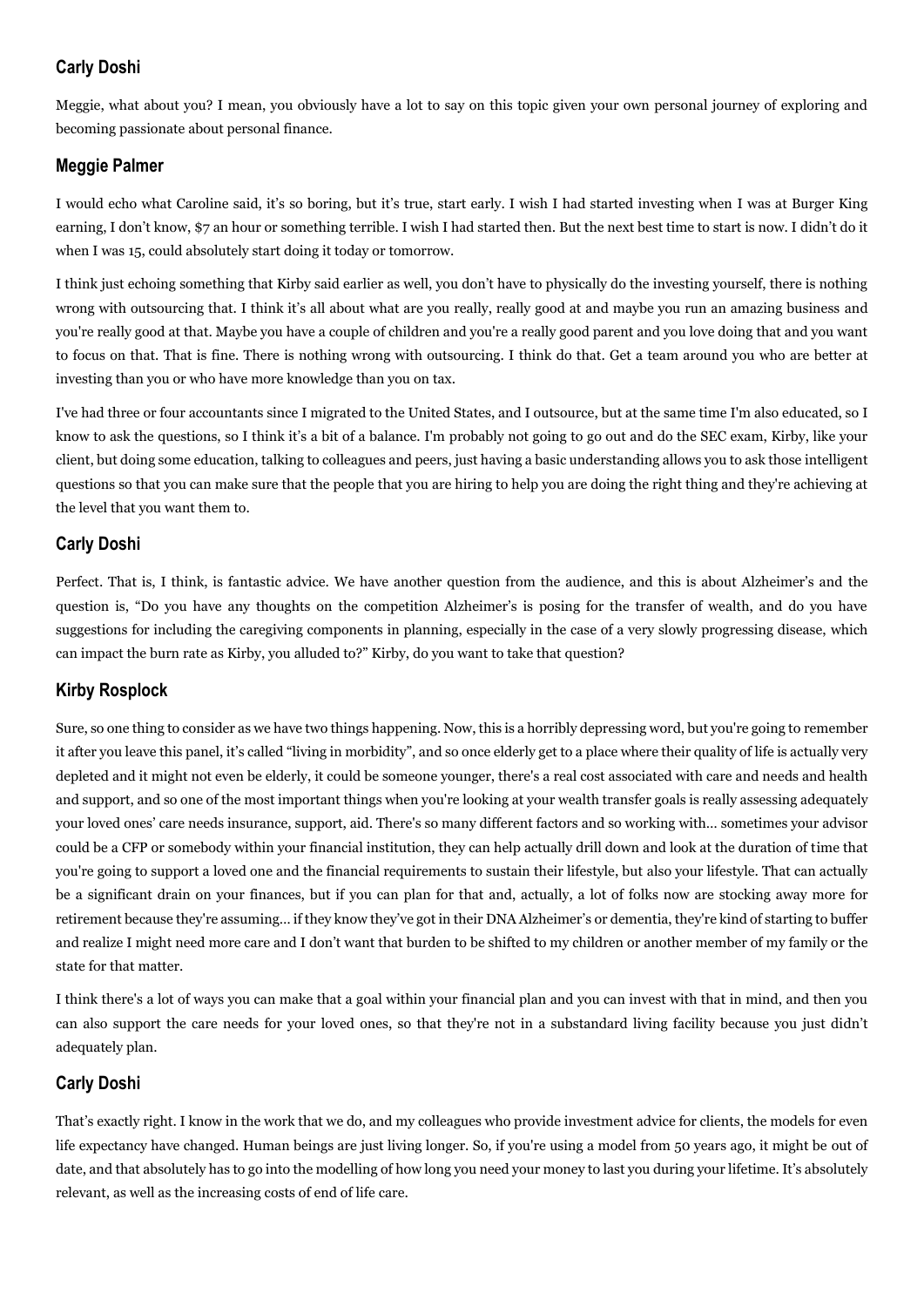Caroline as an advisor yourself, I would love to get your thoughts on managing your professional team. When engaging with a professional financial advisor, investment advisor, how do you recommend that women manage their managers?

## **Caroline Kitidis**

We have lots of different personalities in our life, I guess, we need to manage. Your financial advisor is certainly one of them. I would say two pieces of advice, or three.

One, I think, with your financial advisor you should have a level of open and honesty and comfort, so it needs to be… it's a very personal relationship and you need to trust the person that you work with and you need to be able to be open and honest about your plans. Those plans should really be from A-Z. It could be including your family today, what you need long-term, like you said… you mentioned earlier it could include issues that you might have longer term with family members, but it has to be inclusive of everything and not just a sliver.

If I only see or if one only sees one very narrow piece of the puzzle, it's very hard to put the picture together. So, I would say find someone that you're quite comfortable with and then you really need to have an open and honest dialogue about your long-term plans and needs, the growth of your wealth, your income needs etc.

Then, I guess, lastly, I would just be direct, I'm a direct person. I always find that it might work positively in some ways and it might not work positively in some ways, but if you're not direct, then one can't understand where you're coming from and what you want, so I would say be direct, find someone who you really enjoy working with, that you trust and that you can be open and honest about your whole life plan.

## **Carly Doshi**

I think that's great. We have another question from the audience, and this question is, "How should women and all investors prepare for a rapidly changing world regarding climate change and future pandemics?"

I'm sure that none of us have the answer in totality to that question or we probably wouldn't be on this call today, but maybe given your expertise, I could ask our panel to address that. What are you seeing in this rapidly changing world and how should we all be thinking about our finances in that regard?

## **Meggie Palmer**

I can jump in quickly. I unfortunately don't have a solution for climate change, I wish that I did. I'm a big fan of the work that the Environmental Defense Fund is doing on this, so they're one of the charities that I like to give to every year. For me, I think I invest my money where I can in sustainable investments, that's a choice that I actively make and also when I just think about my day to day spending, I try and invest in women-owned businesses where I can, businesses that are owned by people of color, so I just try and direct my capital in line with my values and where I would love to see like an amplified effect of that capital. That's what I do and I hope that someone who is much smarter than me can solve the challenge of climate change and, certainly, COVID-19 as well.

## **Caroline Kitidis**

Meggie, I think you make a fair point. We're seeing a lot of this trend, and Carly, I'm sure you're seeing it as well, with investing with purpose and investing around your values, and this is really prominent with our next gen population, and we spend a lot of time with the next gen, and the next gen can span from investors or family members of our clients who are between the ages of 20 and 45 or 50, a next gen is across many generations. I think the interesting piece is that especially with millennials and people that are in their 20s and 30s now, that is definitely prominent in the way that they invest, the types of firms that they want to invest in, the types of investments that they want to make, and this is coming out in a stronger and stronger way relative to, I guess, how we saw people investing 20 years ago. It's front and center, whether you can access those types of investments from an ESG platform at different firms etc., but it's definitely something that is front of mind for many, many investors.

## **Carly Doshi**

Absolutely, and Kirby, any thoughts on this question?

## **Kirby Rosplock**